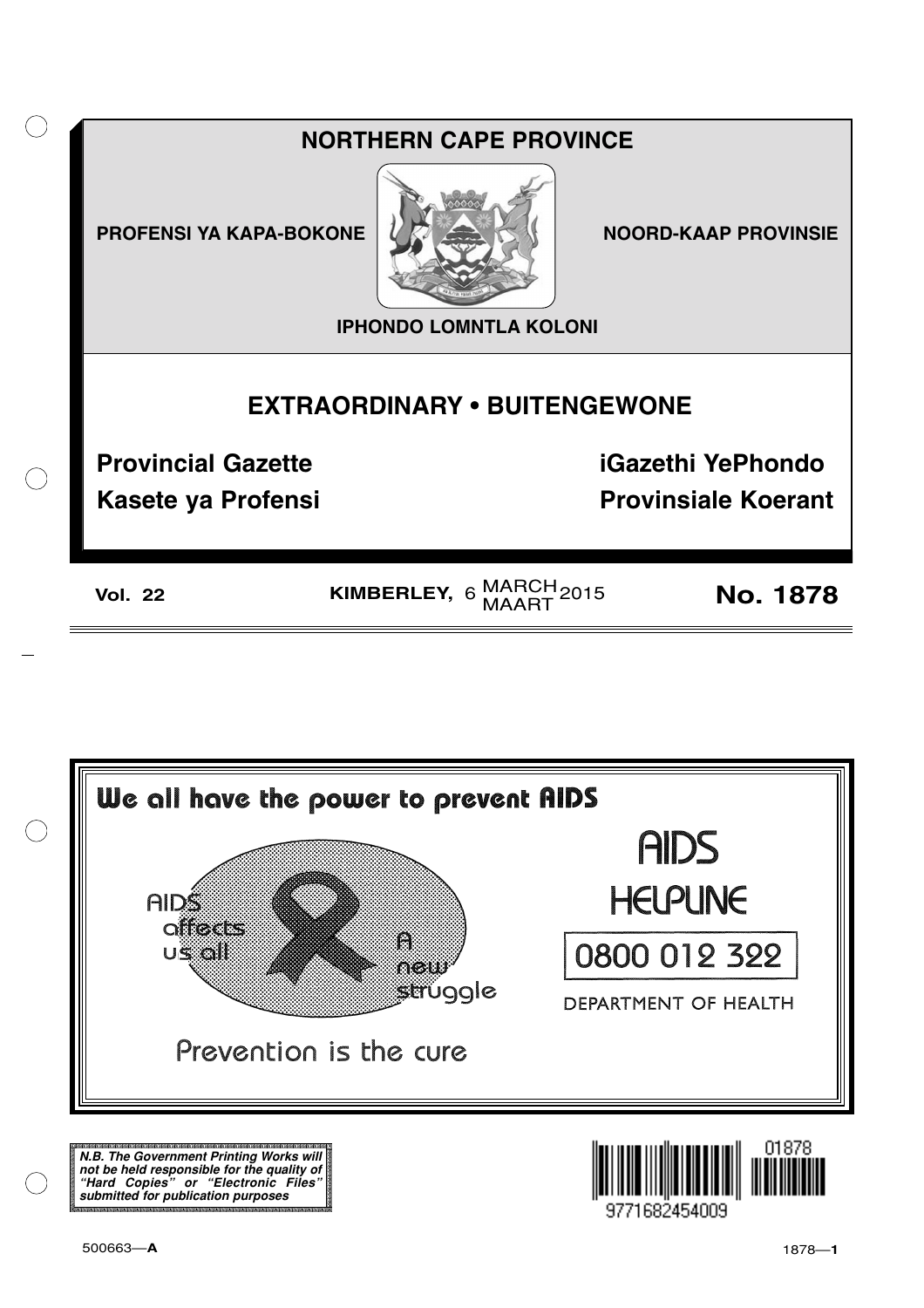**2** No. 1878 PROVINCIAL GAZETTE EXTRAORDINARY, 6 MARCH 2015

### **ANNUAL PRICE INCREASE FOR PUBLICATION OF A LIQUOR LICENCE:**

### **FOR THE FOLLOWING PROVINCES: (AS FROM 1 APRIL 2014)**

**NORTHERN CAPE LIQUOR LICENCES**: R209.60.

**GAUTENG LIQUOR LICENCES:** R209.60.

**ALL OTHER PROVINCES:** R127.70.

### **CONTENTS**

to other premises .................................... 6 1878

|     | <b>CONTENTS</b>                                                                                                                          |   |                |     | <b>INHOUD</b>                                                                                                      |               |                |
|-----|------------------------------------------------------------------------------------------------------------------------------------------|---|----------------|-----|--------------------------------------------------------------------------------------------------------------------|---------------|----------------|
| No. | Page<br>No.                                                                                                                              |   | Gazette<br>No. | No. |                                                                                                                    | Bladsy<br>No. | Koerant<br>No. |
|     | <b>GENERAL NOTICES</b>                                                                                                                   |   |                |     | <b>ALGEMENE KENNISGEWINGS</b>                                                                                      |               |                |
| 13. | Northern Cape Liquor Act, 2008: Notice<br>of intention to apply in terms of section                                                      | 4 | 1878           |     | 13 Noord-Kaap Drankwet, 2008: Kennis-<br>gewing van voorneme om kragtens<br>artikel 20 van die Wet vir 'n lisensie |               |                |
|     | 14 do.: Notice of intention to apply in terms<br>of section 20 (1) (d) of the Act for the per-<br>manent/temporary transfer of a licence |   |                |     | 14 do.: Kennisgewing van voorneme om<br>kragtens artikel 20 (1) (d) van die wet vir                                |               | 1878           |

die permanente/tydelike oordrag van lisensie na 'n ander perseel aansoek te

doen ........................................................ 7 1878

## **IMPORTANT NOTICE**

**WHEN SUBMITTING LIQUOR NOTICES FOR PUBLICATION, CONTACT PARTICULARS ARE AS FOLLOWS:**

### **PHYSICAL ADDRESS:**

Government Printing Works 149 Bosman Street Pretoria

### **POSTAL ADDRESS:**

Private Bag X85 Pretoria 0001

### **CONTACT PERSON:**

Hester Wolmarans Tel. No. (012) 748-6208 Fax No. (012) 334-5842 E-mail: hester.wolmarans@gpw.gov.za

### **CONTACT PERSON FOR SUBSCRIBERS:**

Mrs M. Toka Tel. No. (012) 748-6066/6058 Fax No. (012) 323-9574

### Important Announcement:

Please take note that from 1 April 2010 all Northern Cape Liquor Licence Applications will be published in its own Extra Ordinary Provincial Gazette.

- The publication date will be the First Friday of each month. ø
- $\blacksquare$ The closing date must be sent with the application (Form 2).
- Closing time: 12h00.  $\blacksquare$
- $\blacksquare$ Proof of payment (R209.58) must be sent with the application (Form 2).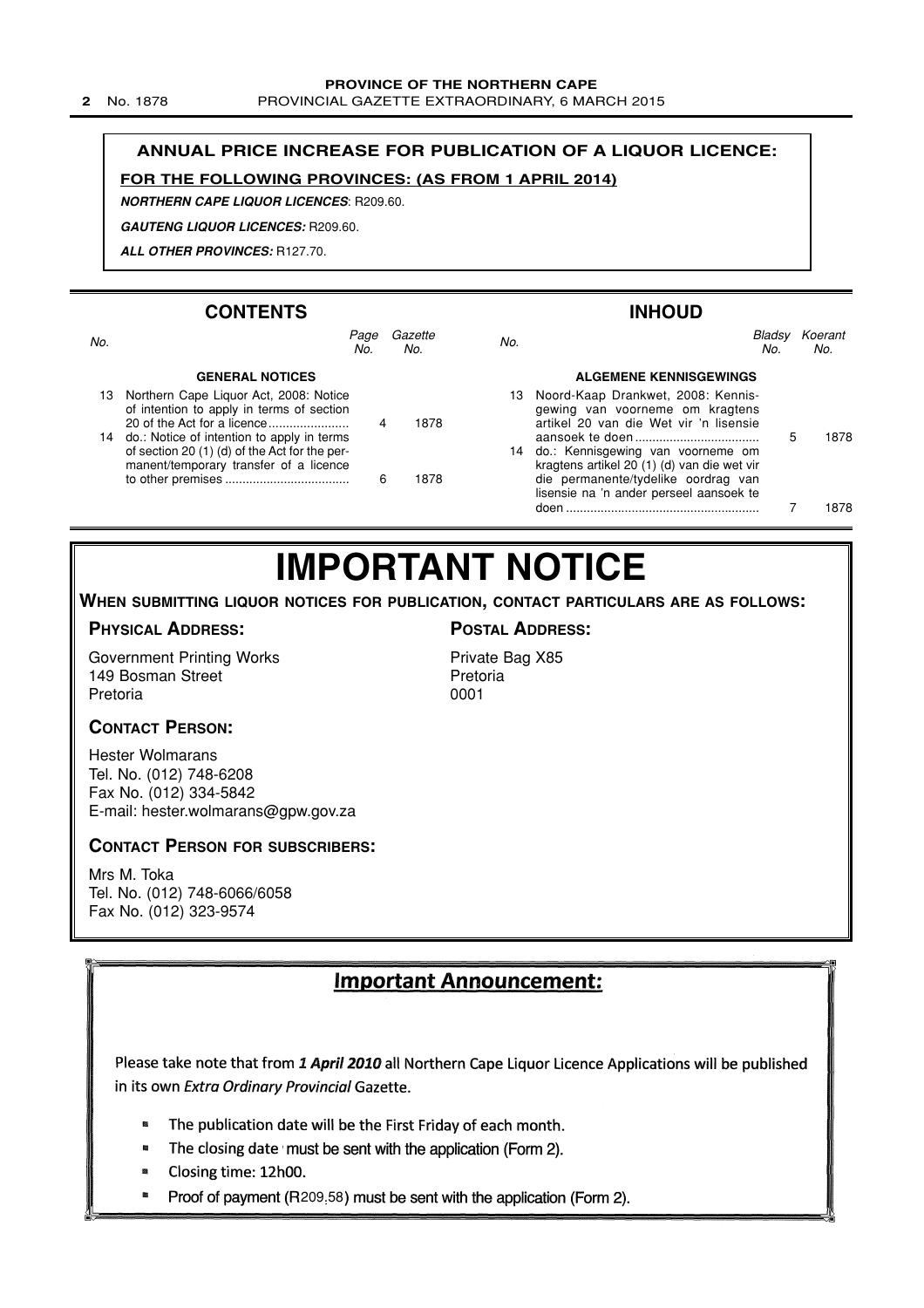### **IMPORTANT ANNOUNCEMENT 2015** The closing time is **15:00** sharp on the following days: APPLICATIONS FOR NORTHERN CAPE LIQUOR LICENCES Closing times for **23 January,** Friday, for the issue of Friday **6 February 2015 20 February,** Friday, for the issue of Friday **6 March 2015 25 March,** Wednesday, for the issue of Friday **10 April 2015 22 April,** Wednesday, for the issue of Friday **8 May 2015 22 May,** Friday, for the issue of Friday **5 June 2015 19 June,** Friday, for the issue of Friday **3 July 2015 24 July,** Friday, for the issue of Friday **7 August 2015 21 August,** Friday, for the issue of Friday **4 September 2015** ▼ ▼ ▼ ▼ ▼ ▼ ▼ ▼ ▼ ▼ ▼ ▼

- 
- **17 September,** Thursday, for the issue of Friday **2 October 2015**
- **23 October,** Friday, for the issue of Friday **6 November 2015 20 November,** Friday, for the issue of Friday **4 December 2015**
- 
- **23 December,** Wednesday, for the issue of Friday **8 January 2016**

### **BELANGRIKE AANKONDIGING**

Sluitingstye vir

### AANSOEKE VIR

### NOORD-KAAP DRANKLISENSIES

**2015**

Die sluitingstyd is stiptelik **15:00** op die volgende dae:

- **23 Januarie,** Vrydag, vir die uitgawe van Vrydag **6 Februarie 2015**
- **20 Februarie,** Vrydag, vir die uitgawe van Vrydag **6 Maart 2015** ▼ ▼ ▼ ▼ ▼ ▼ ▼ ▼ ▼ ▼ ▼ ▼
- **25 Maart,** Woensdag, vir die uitgawe van Vrydag **10 April 2015**
- **22 April,** Woensdag, vir die uitgawe van Vrydag **8 Mei 2015**
- **22 Mei,** Vrydag, vir die uitgawe van Vrydag **5 Junie 2015**
- **19 Junie,** Vrydag, vir die uitgawe van Vrydag **3 Julie 2015**
- **24 Julie,** Vrydag, vir die uitgawe van Vrydag **7 Augustus 2015**
- **21 Augustus,** Vrydag, vir die uitgawe van Vrydag **4 September 2015**
- **17 September,** Donderdag, vir die uitgawe van Vrydag **2 Oktober 2015**
- **23 Oktober,** Vrydag, vir die uitgawe van Vrydag **6 November 2015**
- **20 November,** Vrydag, vir die uitgawe van Vrydag **4 Desember 2015**
- **23 Desember,** Woensdag, vir die uitgawe van Vrydag **8 Januarie 2016**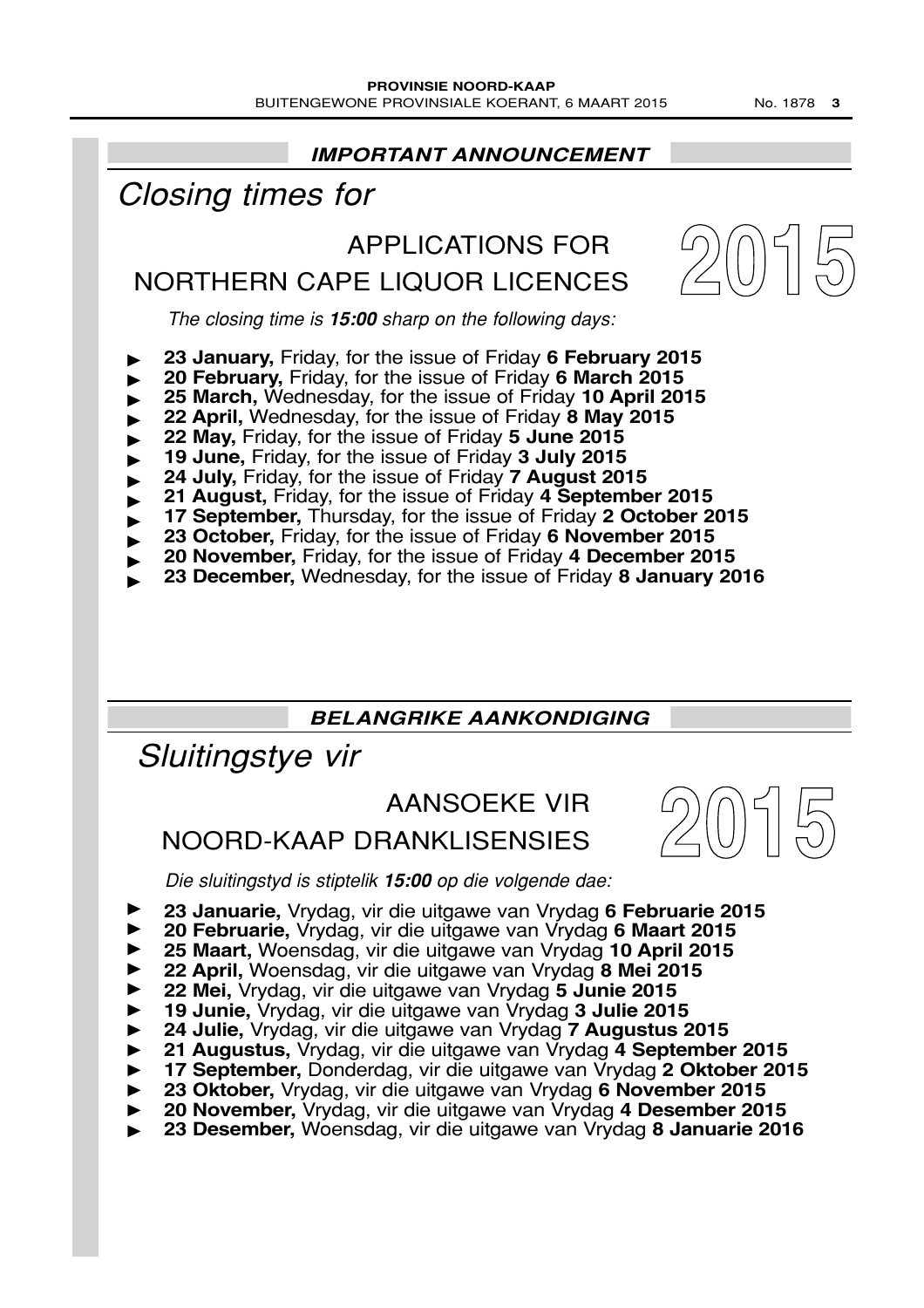### GENERAL NOTICES

### **NOTICE 13 OF 2015**

#### **FORM 2**

NOTICE OF INTENTION TO APPLY IN TERMS OF SECTION 20 OF THE ACT FOR A LICENCE

[Reg. 4 (1)]

#### NORTHERN CAPE LIQUOR ACT, 2008

Notice is hereby given that it is the intention to lodge the above-mentioned application, particulars of which appear hereunder, with the Northern Cape Liquor Board.

| 1.                                                 | 2.                                                                                                                                                                                                                                                                                                                                          | 3.                                                                                                                  | 4.                                                            | 5.                                                                                                                                                  | 6.                                                                                                                                                                                                                                                             |
|----------------------------------------------------|---------------------------------------------------------------------------------------------------------------------------------------------------------------------------------------------------------------------------------------------------------------------------------------------------------------------------------------------|---------------------------------------------------------------------------------------------------------------------|---------------------------------------------------------------|-----------------------------------------------------------------------------------------------------------------------------------------------------|----------------------------------------------------------------------------------------------------------------------------------------------------------------------------------------------------------------------------------------------------------------|
| Municipality                                       | Full name, street and postal<br>address of applicant                                                                                                                                                                                                                                                                                        | Kind of licence<br>applied for                                                                                      | Kind of<br>liquor to<br>be sold                               | Name under which<br>business is to be<br>conducted and full<br>address of premises                                                                  | Extra Items<br>to be sold<br>[section 4 (5)<br>$(a)$ and $(b)$ ]                                                                                                                                                                                               |
| GAMAGARA: JOHN<br><b>TAOLO GAETSEWE</b><br>(KATHU) | Café At Tshimo (Pty) Ltd<br>(Reg. No. 2012/191440/07).<br>Address of registered office:<br>Cnr Hendrik van Eck Road and<br>Alberts Road, Kathu, 8446.<br>Postal: P.O. Box 1312, Kathu,<br>8446                                                                                                                                              | Restaurant                                                                                                          | All kinds of<br>liquor                                        | Die Windpomp<br>Restaurant en Sushi<br>Bar, cnr Hendrik van<br>Eck Road and Ben<br>Alberts Road, Kathu,<br>Northern Cape, 8446,<br>Erf 694          | Permission to<br>sell i.t.o.<br>section $4(5)$<br>$(a)$ (b) of the<br>Northern<br>Cape Liquor<br>Act, Act 2 of<br>2008                                                                                                                                         |
| GA-SEGONYANA<br>(KURUMAN)                          | Albutt, Clive,<br>ID: 4401245020009.<br>farm Retreat, Kuruman, 8460;<br>C/o Emil Scheepers Attorneys,<br>P.O. Box 72478, Lynnwood<br>Ridge, 0040                                                                                                                                                                                            | Micro-<br>Manufacturers'<br>License                                                                                 | Initially wine<br>only, but later<br>spirits and<br>beer also | Oryx<br>Trail<br>Tourist<br>Shop, portion of the<br>Game<br>Trail<br>Lodge<br>Main Building, Portion<br>of Hartland 381,<br>1.<br>Division Kuruman. | Selling of<br>other goods in<br>terms of<br>section 4 (5)<br>(b) and $(c)$ ;<br>additional<br>storage area<br>in terms of<br>section 50 $(1)$ ;<br>consent for<br>tasting in<br>terms of<br>section 57 (1)<br>$(b)$ , $l$ odge-<br>ment on<br>13 March<br>2015 |
| <b>HANTAM</b><br><b>MUNICIPALITY</b>               | Brian Willem Meyer, 9 Malan<br>Street, Calvinia, 8190                                                                                                                                                                                                                                                                                       | <b>Tavern License</b>                                                                                               | All kinds                                                     | Bigg's Sportsbar, Erf<br>1072, 945 Buitekant<br>Street, Loeriesfontein,<br>8185                                                                     |                                                                                                                                                                                                                                                                |
| <b>KAI GARIB</b><br>(KAKAMAS)                      | <b>Southern Cross Game</b><br>Reserve (Pty) Ltd (Reg. No.<br>1999/013884/07). Business<br>address: Tutwa Lodge, Southern<br>Cross Game Reserve, Naries<br>No. 7, Kenhardt Pad, Augrabies,<br>8874. Registered office: Farm<br>410, Schuitdrift, Augrabies,<br>8874. Postal address: C/o M.<br>van Staden, P.O. Box 7117,<br>Welgemoed, 7538 | Guesthouse<br>Licence i.t.o.<br>section 16 (1) (h)<br>of the Liquor Act<br>of the Northern<br>Cape Act 2 of<br>2008 | All kinds of<br>liquor                                        | Tutwa Lodge,<br>Southern Cross Game<br>Reserve, Naries<br>No. 7, Kenhardt<br>Road, Augrabies,<br>8874                                               | Permission to<br>sell i.t.o.<br>section 4 (5)<br>(a) of the<br>Northern<br>Cape Liquor<br>Act, Act 2 of<br>2008                                                                                                                                                |
| <b>PHOKWANE</b>                                    | Willie George Lombard.<br>Street address: Erf No. 2744,<br>Jack Makodi Street,<br>Pampierstad.<br>Postal address: No. 2744 Jack<br>Makodi Street, Pampierstad                                                                                                                                                                               | Liquor Store<br>Licence                                                                                             | All types of<br>liquor                                        | Willy's Liquor Store,<br>Erf No. 2744, Jack<br>Makodi Street,<br>Pampierstad                                                                        | The extra<br>items referred<br>to in section 4<br>$(5)$ A & B                                                                                                                                                                                                  |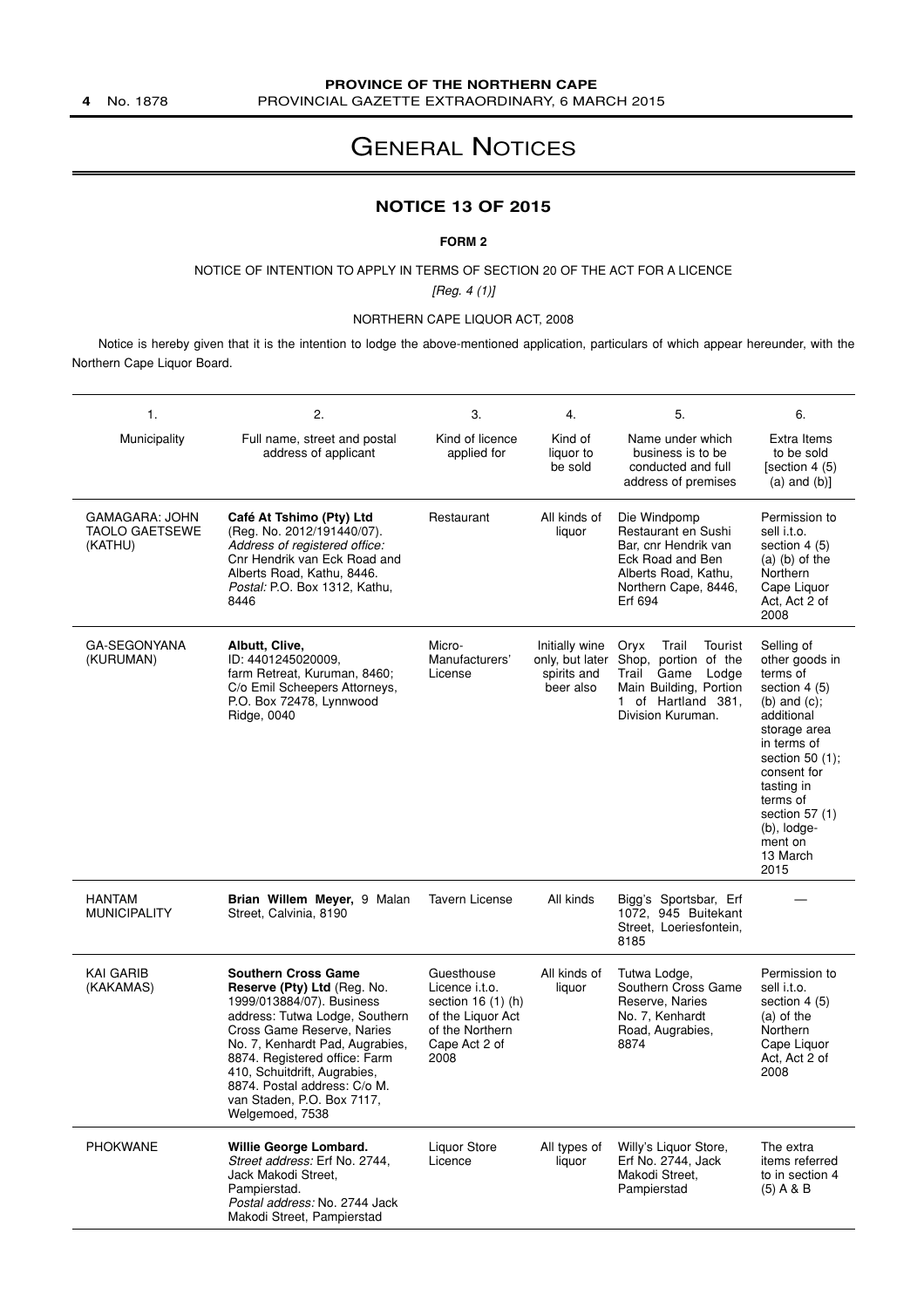### ALGEMENE KENNISGEWINGS

### **KENNISGEWING 13 VAN 2015**

### **VORM 2**

### KENNISGEWING VAN VOORNEME OM KRAGTENS ARTIKEL 20 VAN DIE WET VIR 'N LISENSIE AANSOEK TE DOEN

 $[Reg. 4 (1)]$ 

### NOORD-KAAP DRANKWET, 2008

Kennis geskied hiermee dat dit die voorneme is om die bogenoemde aansoek, waarvan besonderhede hieronder verskyn, by die Noord-Kaap Drankraad in te dien.

| 1.                                                                               | 2.                                                                                                                                                                                                                                                                                                                                       | 3.                                                                                                             | 4.                                                              | 5.                                                                                                                                         | 6.                                                                                                                                                                                                                                                      |
|----------------------------------------------------------------------------------|------------------------------------------------------------------------------------------------------------------------------------------------------------------------------------------------------------------------------------------------------------------------------------------------------------------------------------------|----------------------------------------------------------------------------------------------------------------|-----------------------------------------------------------------|--------------------------------------------------------------------------------------------------------------------------------------------|---------------------------------------------------------------------------------------------------------------------------------------------------------------------------------------------------------------------------------------------------------|
| Munisipaliteit                                                                   | Volledige naam, straat- en<br>posadres van aansoeker                                                                                                                                                                                                                                                                                     | Soort lisensie<br>waarvoor aan-<br>soek gedoen<br>word                                                         | Soort drank<br>wat verkoop<br>sal word                          | Naam waaronder<br>besigheid gedoen sal<br>word en volledige<br>adres van perseel                                                           | Ekstra items<br>wat verkoop<br>kan word<br>[artikel 4 (5)]<br>$(a)$ en $(b)$ ]                                                                                                                                                                          |
| <b>GAMAGARA MUN</b><br><b>DISTRICT: JOHN</b><br><b>TAOLO GAETSEWE</b><br>(KATHU) | Café At Tshimo (Pty) Ltd<br>(Reg. No. 2012/191440/07).<br>Address of registered office:<br>Cnr Hendrik van Eck Road and<br>Alberts Road, Kathu, 8446.<br>Postal: P.O. Box 1312, Kathu,<br>8446                                                                                                                                           | Restaurant                                                                                                     | All kinds of<br>liquor                                          | Die Windpomp<br>Restaurant en Sushi<br>Bar, cnr Hendrik van<br>Eck Road and Ben<br>Alberts Road, Kathu,<br>Northern Cape, 8446,<br>Erf 694 | Permission to<br>sell i.t.o.<br>section $4(5)$<br>$(a)$ (b) of the<br>Northern<br>Cape Liquor<br>Act, Act 2 of<br>2008                                                                                                                                  |
| GA-SEGONYANA<br>(KURUMAN)                                                        | Albutt, Clive,<br>ID: 4401245020009.<br>plaas Retreat, Kuruman, 8460;<br>P/a Emil Scheepers Prokureurs,<br>Posbus 72478, Lynnwood-Rif,<br>0040                                                                                                                                                                                           | Mikro-<br>Vervaardigings-<br>lisensie                                                                          | Aanvanklik<br>wyn, maar<br>later<br>spiritualieë<br>en bier ook | Oryx Trail Tourist<br>Shop, Gedeelte van<br>die Oryx Trail Game<br>Lodge Hoofgebou,<br>Gedeelte 1 van<br>Hartland 381, afdeling<br>Kuruman | Verkoop van<br>ander<br>goedere in<br>terme van<br>artikels 4 (5)<br>$(b)$ en $(c)$ ;<br>Addisionele<br>stoorplek in<br>terme van<br>artikel 50 (1);<br>Proefasiliteit<br>in terme van<br>artikel 57 (1)<br>$(b)$ ;<br>Indiening op<br>13 Maart<br>2015 |
| <b>HANTAM</b><br><b>MUNICIPALITY</b>                                             | Brian Willem Meyer, 9 Malan<br>Street, Calvinia, 8190                                                                                                                                                                                                                                                                                    | <b>Tavern License</b>                                                                                          | All kinds                                                       | Bigg's Sportsbar, Erf<br>1072, 945 Buitekant<br>Street, Loeriesfontein,<br>8185                                                            |                                                                                                                                                                                                                                                         |
| <b>KAI GARIB</b><br>(KAKAMAS)                                                    | <b>Southern Cross Game</b><br>Reserve (Pty) Ltd (Reg. No.<br>1999/013884/07).<br>Besigheidsadres: Tutwa Lodge,<br>Southern Cross Game Reserve,<br>Naries No. 7, Kenhardt Pad,<br>Augrabies, 8874. Geregistreerde<br>kantoor: Plaas 410, Schuitdrift,<br>Augrabies, 8874. Posadres: P/a<br>M. van Staden. Posbus 7117.<br>Welgemoed, 7538 | Gastehuis-<br>Lisensie<br>[Artikel 16 (1) (h)<br>van die<br>Drankwet van<br>die Noord-Kaap,<br>Wet 2 van 2008] | Alle soorte<br>drank                                            | Tutwa Lodge,<br>Southern Cross Game<br>Reserve, Naries No.<br>7, Kenhardt Pad,<br>Augrabies, 8874                                          | Toestemming<br>ingevolge<br>artikel 4 (5)<br>(a) van Wet 2<br>van 2008                                                                                                                                                                                  |
| <b>PHOKWANE</b><br><b>MUNICIPALITY</b>                                           | Willie George Lombard.<br>Straatadres: Erf No. 2744, Jack<br>Makodistraat, Pampierstad.<br>Posadres: Jack Makodistraat<br>No. 2744, Pampierstad                                                                                                                                                                                          | Drankwinkellisen<br>sie                                                                                        | Alle soorte                                                     | Willy's Drankwinkel,<br>Erf No. 2744, Jack<br>Makodistraat.<br>Pampierstad                                                                 | Die ekstra<br>items na<br>verwys in<br>artikel 4 (5) A<br>& B                                                                                                                                                                                           |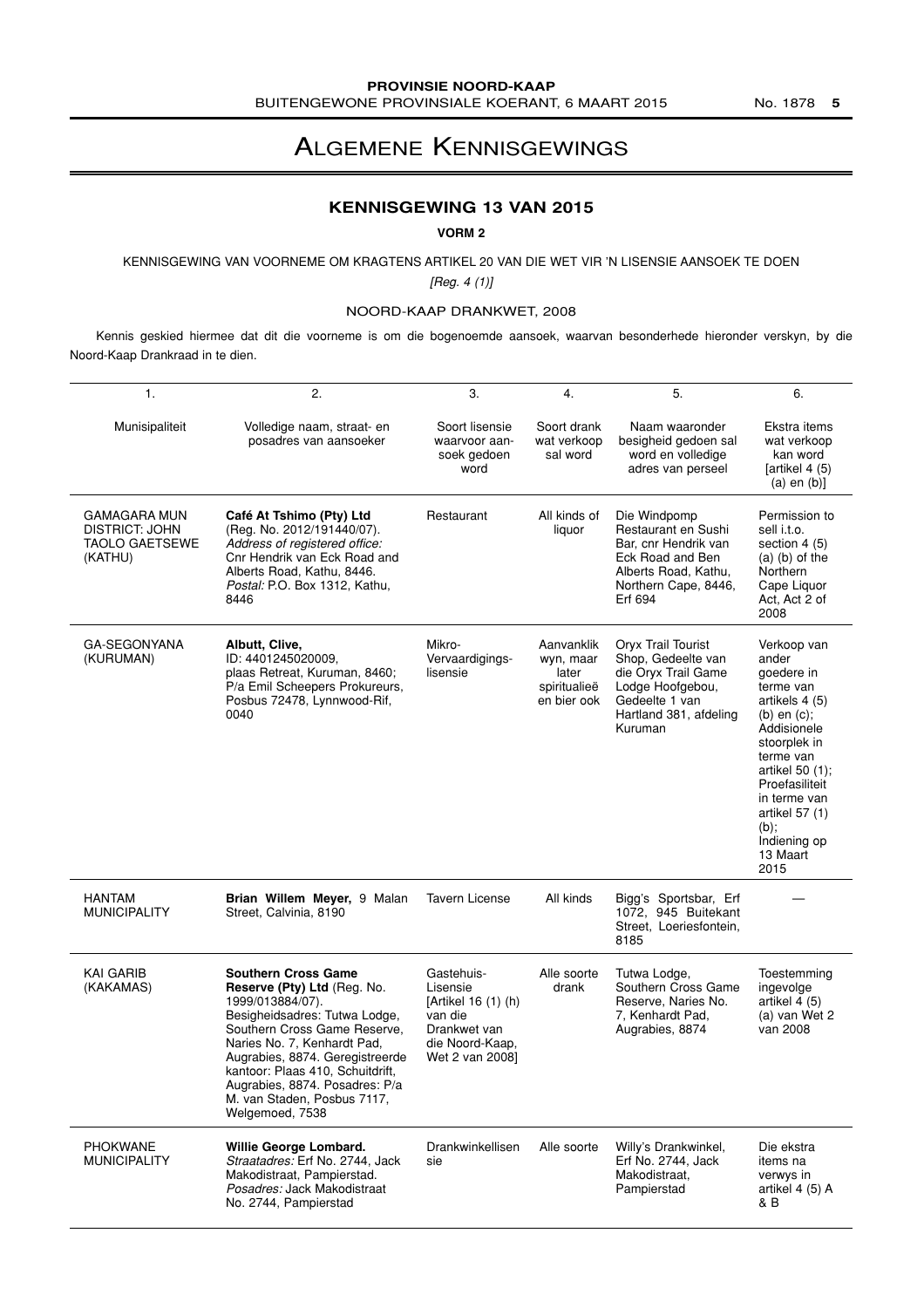#### **PROVINCE OF THE NORTHERN CAPE 6** No. 1878 PROVINCIAL GAZETTE EXTRAORDINARY, 6 MARCH 2015

| 1.<br>Municipality                      | 2.<br>Full name, street and postal<br>address of applicant                                                                                      | 3.<br>Kind of licence<br>applied for                                        | 4.<br>Kind of<br>liquor to<br>be sold | 5.<br>Name under which<br>business is to be<br>conducted and full<br>address of premises                                             | 6.<br>Extra Items<br>to be sold<br>[section 4 (5)<br>$(a)$ and $(b)$ ]                         |
|-----------------------------------------|-------------------------------------------------------------------------------------------------------------------------------------------------|-----------------------------------------------------------------------------|---------------------------------------|--------------------------------------------------------------------------------------------------------------------------------------|------------------------------------------------------------------------------------------------|
| <b>PHOKWANE</b>                         | Willie George Lombard, Erf<br>No. 2744, Jack Makodistraat,<br>Pampierstad                                                                       | Liquor Store<br>Licence                                                     | All kinds                             | Willy's Liquor Store,<br>Erf No. 2744. Jack<br>Makodistraat.<br>Pampierstad                                                          | The extra<br>items referred<br>to in section 4<br>$(5)$ A & B                                  |
| <b>SIYANCUMA</b><br><b>MUNICIPALITY</b> | <b>Griekwaland Wes Korporatief</b><br>(Registration No.<br>1997/022252/06), De Villiers<br>Street, Douglas, 8730; P.O. Box<br>47, Douglas, 8730 | A Tavern License<br>as described in<br>section 16 $(1)$ $(q)$<br>of the Act | All liquor                            | <b>GWK Lapa Douglas</b>                                                                                                              |                                                                                                |
| <b>SIYANCUMA</b><br><b>MUNICIPALITY</b> | <b>Griekwaland Wes Korporatief</b><br>(Registration No.<br>1997/022252/06), De Villiers<br>Street, Douglas, 8730; P.O. Box<br>47, Douglas, 8730 | A Tavern License<br>as described in<br>section 16 (1) (g)<br>of the Act     | All liquor                            | <b>GWK Lapa Douglas</b>                                                                                                              |                                                                                                |
| <b>SOL PLAATJE</b>                      | Stander, Atiaan Johann. Street<br>and Postal address:<br>10 Steenberg Ave, Royldene,<br>Kimberley, 8301                                         | Guesthouse<br>Liquor Licence                                                | All kinds                             | Royl Court<br>Guesthouse, Erf<br>15000, 12 Constantia<br>Ave, and adjacent<br>Erf 34454;<br>10 Steenberg Ave.<br>Roylglen, Kimberley | Sec 4 (5) (a),<br>to sell news-<br>papers, light<br>refreshments<br>and smokers'<br>requisites |
| <b>UBUNTU</b><br><b>MUNICIPALITY</b>    | <b>Mathys Daniel Oberholzer,</b><br>Bultfontein, Posbus 152,<br>Victoria Wes, 7070                                                              | Lodge Liquor<br>Licence                                                     | All kinds of<br>liquor                | Camp Nguni Farm,<br>Bultfontein, Victoria-<br>Wes                                                                                    |                                                                                                |

### **NOTICE 14 OF 2015**

### **FORM 10**

#### NOTICE OF INTENTION TO APPLY IN TERMS OF SECTION 20 (1) (d) OF THE ACT FOR THE PERMANENT/TEMPORARY TRANSFER OF A LICENCE TO OTHER PREMISES

(Reg. 45)

### NORTHERN CAPE LIQUOR ACT, 2008

Notice is hereby given that it is the intention to lodge the above-mentioned application, particulars of which appear hereunder, with the Northern Cape Liquor Board.

|                                      | 2                                                                                                                                                                                           | 3                                            | 4                            | 5                                                                                            | 6                                                                                                     |                                                                            |
|--------------------------------------|---------------------------------------------------------------------------------------------------------------------------------------------------------------------------------------------|----------------------------------------------|------------------------------|----------------------------------------------------------------------------------------------|-------------------------------------------------------------------------------------------------------|----------------------------------------------------------------------------|
| Municipality                         | Full name, street and<br>postal address of<br>applicant                                                                                                                                     | Kind of<br>licence to<br>be trans-<br>ferred | Kind of liquor<br>to be sold | Full address of<br>licensed premises<br>and municipality in<br>which situated                | Name under which<br>business is to be<br>conducted and full<br>address of other<br>premises           | Extra items<br>to be sold<br>(section 4 (5)<br>$(a)$ and $(b)$ ]           |
| GA-<br><b>SEGONYANA</b><br>(KURUMAN) | <b>Turnstone Trading</b><br>187 BK<br>(Rea. No.<br>2011/042267/23), 263<br>Ranonkel Street.<br>Kuruman, 8460; C/o<br>Emil Scheepers<br>Attorneys, P.O. Box<br>72478, Lynnwoodridge,<br>0040 | Restaurant<br>Liguor<br>License              | All kinds of liquor          | The Barrel, Erf<br>263, 263<br>Ranonkel Street.<br>Kuruman, Ga-<br>Segonyana<br>Municipality | Boa Fe.<br>Portion 1. Erf<br>5459, 79<br>Thompson<br>Avenue, Kuruman,<br>Ga-Segonyana<br>Municipality | Section 4:<br>Selling of<br>other goods:<br>Lodgement:<br>13 March<br>2015 |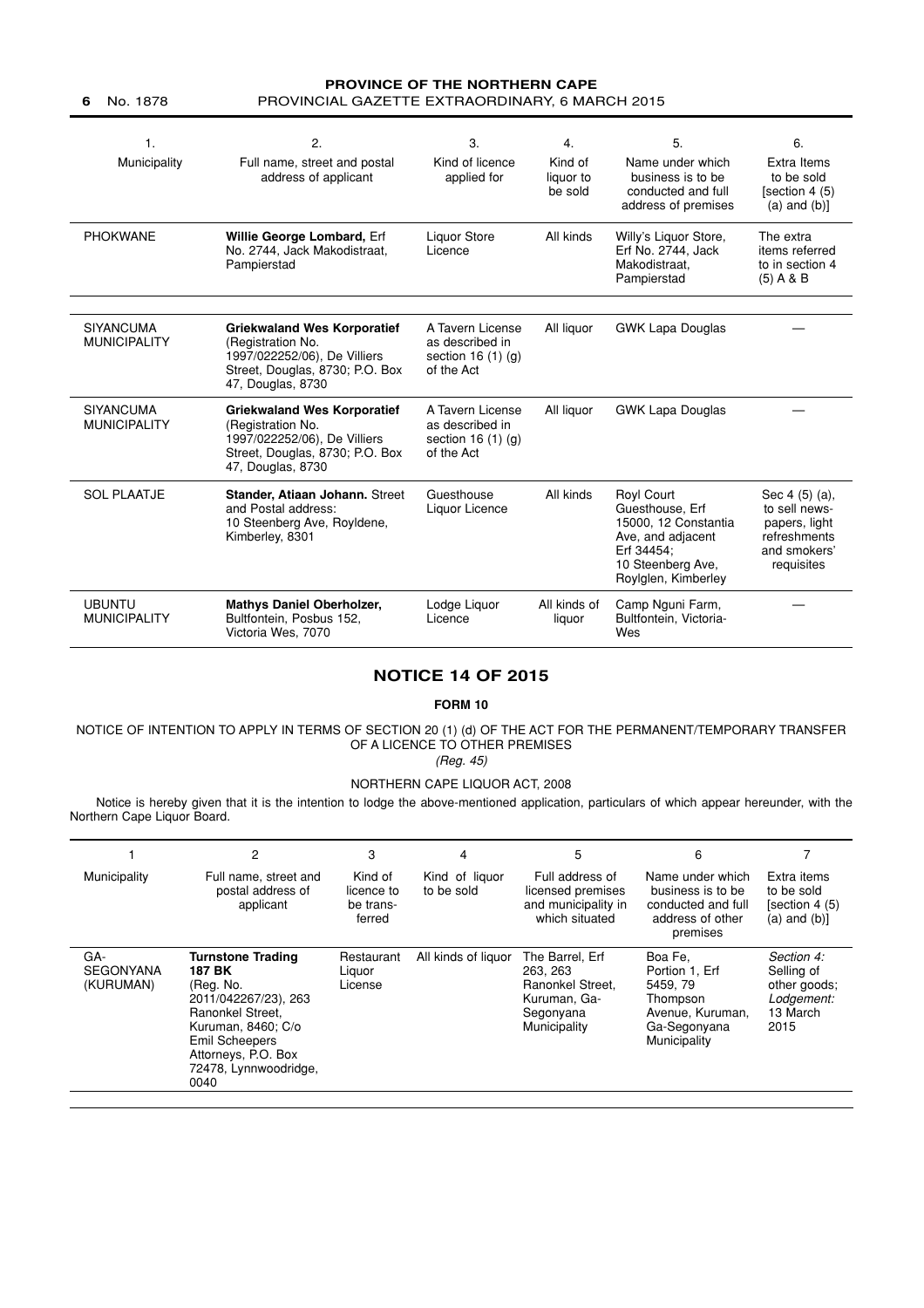#### **PROVINSIE NOORD-KAAP** BUITENGEWONE PROVINSIALE KOERANT, 6 MAART 2015 No. 1878 7

| 1 <sub>1</sub>                           | 2.                                                                                                                                              | 3.                                                                          | $\overline{4}$                         | 5.                                                                                                                                          | 6.                                                                                             |
|------------------------------------------|-------------------------------------------------------------------------------------------------------------------------------------------------|-----------------------------------------------------------------------------|----------------------------------------|---------------------------------------------------------------------------------------------------------------------------------------------|------------------------------------------------------------------------------------------------|
| Munisipaliteit                           | Volledige naam, straat- en<br>posadres van aansoeker                                                                                            | Soort lisensie<br>waarvoor aan-<br>soek gedoen<br>word                      | Soort drank<br>wat verkoop<br>sal word | Naam waaronder<br>besigheid gedoen sal<br>word en volledige<br>adres van perseel                                                            | Ekstra items<br>wat verkoop<br>kan word<br>(artikel 4 (5)<br>$(a)$ en $(b)$ ]                  |
| <b>PHOKWANE</b><br><b>MUNISIPALITEIT</b> | Willie George Lombard, Erf<br>No. 2744, Jack Makodistraat,<br>Pampierstad                                                                       | Drankwinkel-<br>lisensie                                                    | Alle soorte                            | Willy's Drankwinkel,<br>Erf No. 2744, Jack<br>Makodistraat.<br>Pampierstad                                                                  | Die ekstra<br>items na<br>verwys in<br>artikel 4 (5) A<br>& B                                  |
| <b>SIYANCUMA</b><br><b>MUNICIPALITY</b>  | <b>Griekwaland Wes Korporatief</b><br>(Registration No.<br>1997/022252/06), De Villiers<br>Street, Douglas, 8730; P.O. Box<br>47, Douglas, 8730 | A Tavern License<br>as described in<br>section 16 $(1)$ $(q)$<br>of the Act | All liquor                             | <b>GWK Lapa Douglas</b>                                                                                                                     |                                                                                                |
| <b>SIYANCUMA</b><br><b>MUNICIPALITY</b>  | <b>Griekwaland Wes Korporatief</b><br>(Registration No.<br>1997/022252/06), De Villiers<br>Street, Douglas, 8730; P.O. Box<br>47, Douglas, 8730 | A Tavern License<br>as described in<br>section 16 $(1)$ $(q)$<br>of the Act | All liquor                             | <b>GWK Lapa Douglas</b>                                                                                                                     |                                                                                                |
| <b>SOL PLAATJE</b>                       | Stander, Atiaan Johann. Street<br>and Postal address:<br>10 Steenberg Ave, Royldene,<br>Kimberley, 8301                                         | Guesthouse<br>Liquor Licence                                                | All kinds                              | <b>Royl Court</b><br>Guesthouse, Erf<br>15000. 12 Constantia<br>Ave, and adjacent<br>Erf 34454:<br>10 Steenberg Ave,<br>Roylglen, Kimberley | Sec 4 (5) (a),<br>to sell news-<br>papers, light<br>refreshments<br>and smokers'<br>requisites |
| <b>UBUNTU</b><br><b>MUNICIPALITY</b>     | <b>Mathys Daniel Oberholzer,</b><br>Bultfontein, Posbus 152,<br>Victoria Wes, 7070                                                              | Lodge Liquor<br>Licence                                                     | All kinds of<br>liquor                 | Camp Nguni Farm,<br>Bultfontein, Victoria-<br>Wes                                                                                           |                                                                                                |

### **KENNISGEWING 14 VAN 2015**

**VORM 10**

KENNISGEWING VAN VOORNEME OM KRAGTENS ARTIKEL 20 (1) (d) VAN DIE WET VIR DIE PERMANENTE/TYDELIKE OORDRAG VAN LISENSIE NA 'N ANDER PERSEEL AANSOEK TE DOEN

(Reg. 45)

#### NOORD-KAAP DRANKWET, 2008

Kennis geskied hiermee dat dit die voorneme is om die bogenoemde aansoek, waarvan die besonderhede hieronder verskyn, by die Noord-Kaap Drankraad in te dien.

|                                      | 2                                                                                                                                                                                               | 3                                                          | 4                                            | 5                                                                                            | 6                                                                                                               |                                                                               |
|--------------------------------------|-------------------------------------------------------------------------------------------------------------------------------------------------------------------------------------------------|------------------------------------------------------------|----------------------------------------------|----------------------------------------------------------------------------------------------|-----------------------------------------------------------------------------------------------------------------|-------------------------------------------------------------------------------|
| Munisipaliteit                       | Volledige naam, straat-<br>en posadres van<br>aansoeker                                                                                                                                         | Soort<br>lisensie<br>waarvoor<br>aansoek<br>gedoen<br>word | Soort<br>drank<br>verkoop<br>wat<br>sal word | Naam waaronder<br>besigheid gedoen<br>sal word en<br>volledige adres<br>van perseel          | Bepalings, toestem-<br>ming, goedkeuring<br>of magtiging<br>waarom aansoek<br>gedoen word<br>(sien regulasie 5) | Ekstra items<br>wat verkoop<br>kan word<br>(artikel 4 (5)<br>$(a)$ en $(b)$ ] |
| GA-<br><b>SEGONYANA</b><br>(KURUMAN) | <b>Turnstone Trading</b><br>187 BK<br>(Reg. No.<br>2011/042267/23),<br>Ranonkelstraat 263.<br>Kuruman, 8460; P/a<br><b>Emil Scheepers</b><br>Prokureurs, Posbus<br>72478, Lynnwood Rif,<br>0040 | Restaurant<br>Drank-<br>lisensie                           | Alle soorte<br>drank                         | The Barrel,<br>Erf 263,<br>Ranonkelstraat<br>263, Kuruman,<br>Ga-Segonyana<br>Munisipaliteit | Boa Fe,<br>Gedeelte 1 van<br>Erf 5459.<br>Thompsonlaan 79,<br>Kuruman.<br>Ga-Segonyana<br>Munisipaliteit        | Artikel 4:<br>Ander<br>goedere.<br>Indienings-<br>datum:<br>13 Maart<br>2015  |